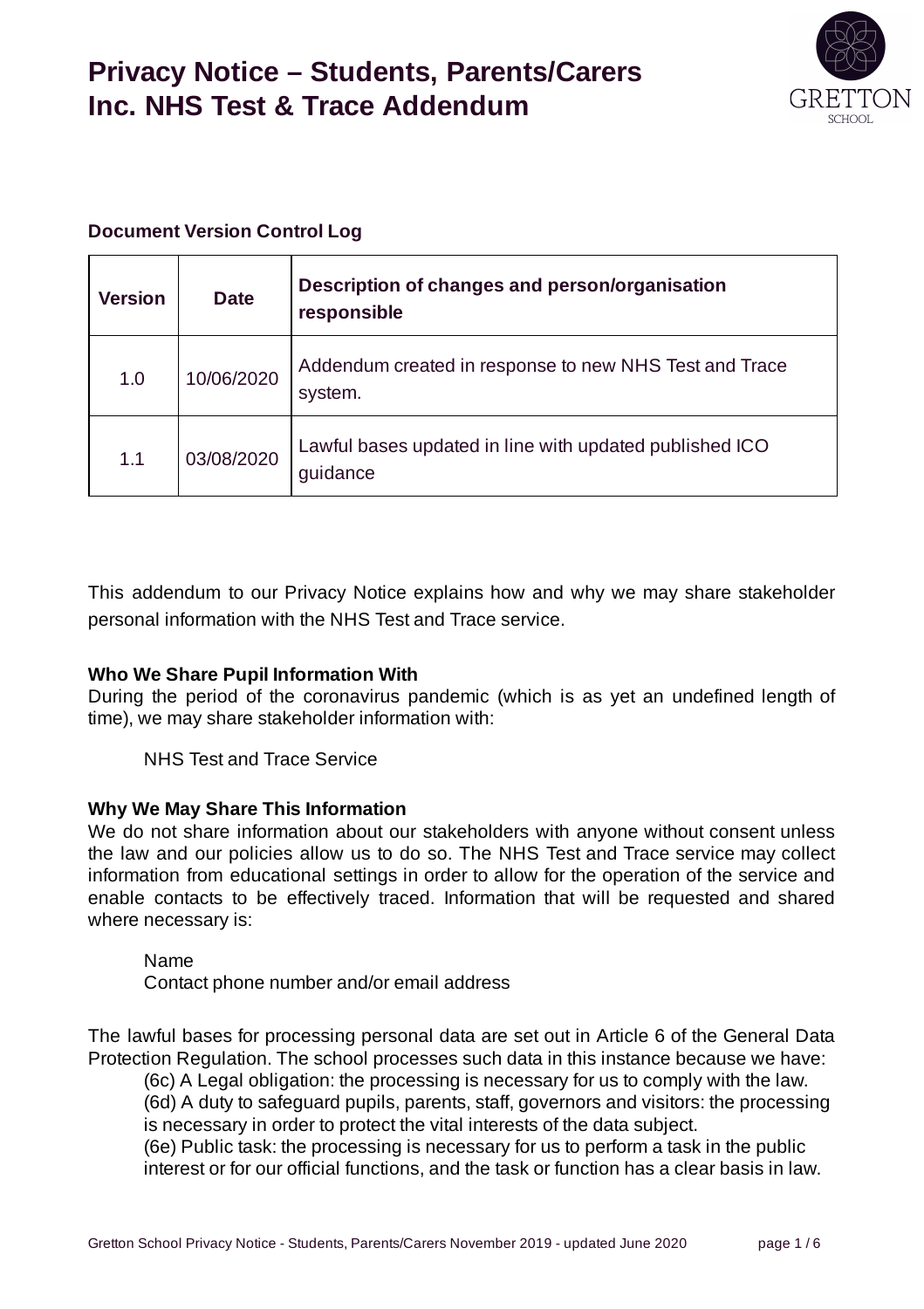

Information provided to the NHS Test and Trace service is held in strict confidence and is only kept and used in line with the Data Protection Act 2018.

### **How we use pupil information**

This Privacy Notice explains how and why we store personal information about pupils and parents/carers. It provides a guide to parents/carers about our legal obligations and their own rights. Like any organisation which handles personal data, our school is defined as a 'Data Controller' and, as such, we are registered with the ICO (Information Commissioner's Office) and we comply with the Data Protection Act. and General Data Protection Regulation.

### **The categories of pupil information that we process include:**

This list is not exhaustive; to access the current list of categories of information we process please request a full list from the school.

| For all<br>pupils                             | Personal<br>Information                        | Name, Date of Birth, Gender, Year Group, Class,<br>Address, Contacts<br>Dietary needs, dietary preferences<br>Medical practice address and telephone number<br><b>Medical conditions</b>                                                                         |
|-----------------------------------------------|------------------------------------------------|------------------------------------------------------------------------------------------------------------------------------------------------------------------------------------------------------------------------------------------------------------------|
|                                               | Characteristics                                | Ethnicity, language, nationality, country of birth                                                                                                                                                                                                               |
|                                               | Attendance<br>Information                      | Sessions attended, number of absences, reasons<br>for absence                                                                                                                                                                                                    |
|                                               | Academic<br>attainment and<br>progress records | <b>Teacher Assessment grades</b><br>Statutory assessment results<br>Standardised score results<br>Learning journey evidence (photographs,<br>annotations)<br>Other evidence of learning<br>Reports to parents                                                    |
|                                               | Other                                          | Pupil surveys<br>Incidental evidence of pupil successes (certificates,<br>photographs, videos, trophies, celebration events)                                                                                                                                     |
| For some<br>pupils (only<br>if<br>applicable) | Other                                          | <b>Court Orders</b><br>Safeguarding records (incidents, external agency<br>reports)<br>Special Educational Needs records (professional<br>assessments, external professionals' reports,<br>referrals for external support)<br><b>Education Health Care Plans</b> |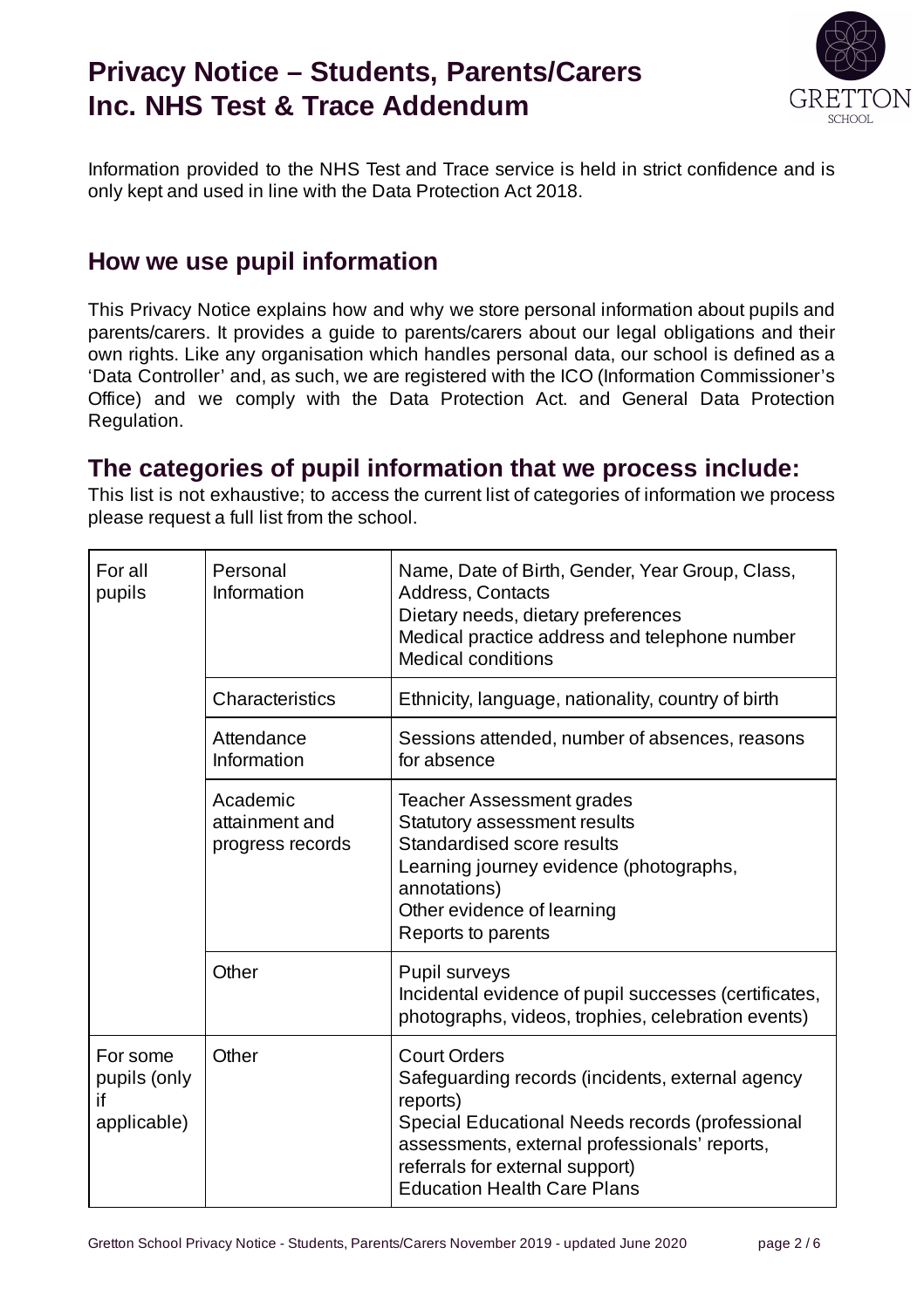

|                                               |                         | Pastoral records (referrals for support both external<br>and internal, notes of discussions with pupils,<br>pupils' notes of thoughts and feelings)<br>Exclusion and other disciplinary information<br>including behaviour incident records |
|-----------------------------------------------|-------------------------|---------------------------------------------------------------------------------------------------------------------------------------------------------------------------------------------------------------------------------------------|
| All parents /<br>carers<br>(those with        | Personal<br>Information | Names, addresses, telephone numbers, email<br>addresses, relationship to the child (of parents /<br>carers and other given contacts)                                                                                                        |
| legal<br>responsibilit<br>y for the<br>child) | Other                   | Parent surveys<br>Letters, emails and other communication sent to<br>school<br><b>Financial payments</b>                                                                                                                                    |

### **Why we collect and use pupil information**

We collect and use pupil information, for the following purposes:

- to support pupil learning
- to keep informed to keep children safe
- to monitor and report on pupil progress
- to provide appropriate pastoral care
- to comply with the law regarding data sharing
- to meet the statutory duties placed upon us for DfE data collections

We use the parents' data:

- to assess the quality of our services
- to comply with the law regarding data sharing
- to ensure financial regularity

Under the General Data Protection Regulation (GDPR), the lawful bases we rely on for processing pupil information are as follows.

The lawful bases for processing personal data are set out in Article 6 of the General Data Protection Regulation. The school processed such data because we have:

(6a) Consent: parents have given clear consent for us to process their (and their child's) personal data for the purposes indicated above.

(6c) A Legal obligation: the processing is necessary for us to comply with the law (e.g. we are required by law to submit certain teacher assessment information and to safeguard pupils' welfare by sharing information with other agencies).

(6d) A duty to safeguard pupils: the processing is necessary in order to protect the vital interests of the data subject (children); (e.g. if we are required to share medical history information with emergency services in the event of an accident or to other agencies when a child may be in danger).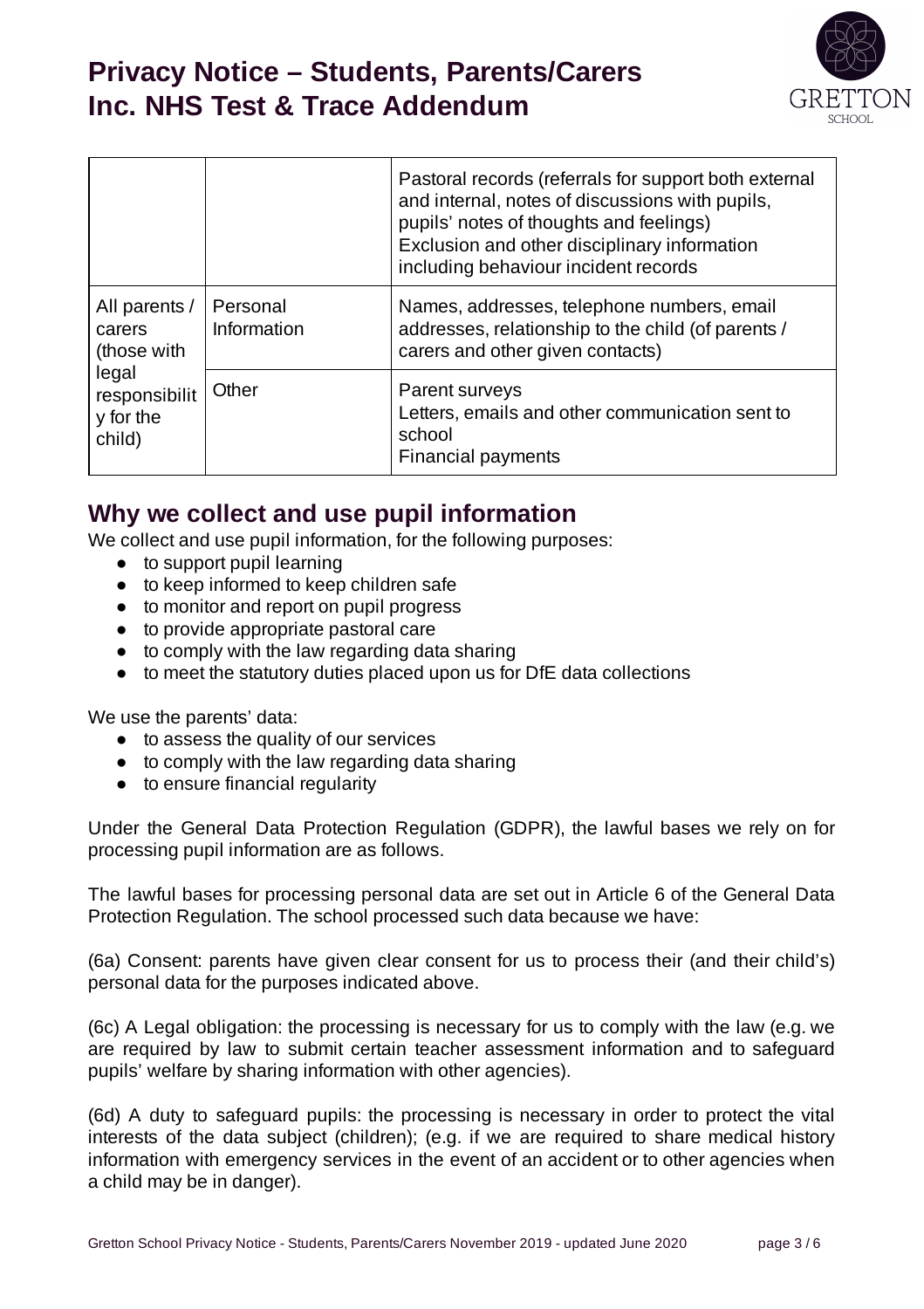

Special Categories of data are set out in Article 9 of the General Data Protection Regulation. The school processes such data because we have: (9.2b) processing is necessary for the purposes of carrying out the obligations and exercising specific rights of the controller or of the data subject in the field of social security and social protection law

in so far as it is authorised by Union or Member State law or a collective agreement pursuant to Member State law providing for appropriate safeguards for the fundamental rights and the interests of the data subject.

#### **How we collect pupil information**

We collect pupil information via registration forms at the start of the school year or Common Transfer File (CTF) or secure file transfer from the previous setting.

Pupil data is essential for the school's operational use. Whilst the majority of pupil information you provide to us is mandatory, some of it requested on a voluntary basis. In order to comply with the data protection legislation, we will inform you at the point of collection whether you are required to provide certain pupil information to us or if you have a choice in this.

#### **How we store pupil data**

We hold pupil data securely for the set amount of time shown in our data retention schedule. For more information on our data retention schedule and how we keep your data safe, please contact the school.

All confidential information is kept secure either on encrypted, password protected devices or paper copies kept on the school site. Once the deadline for retaining information has passed, data kept electronically is deleted and paper copies are destroyed in conjunction with the retention schedule.

### **Who we share pupil information with**

As appropriate, we routinely share pupil information with:

- schools that the pupil attends after leaving us
- a relevant local authority
- the Department for Education (DfE)
- Children's Social Care (when safeguarding pupils' welfare)
- external professionals (such as Educational Psychologists)
- suppliers and service providers with whom we have a contract
- voluntary organisations linked to the school

### **Why we regularly share pupil information**

We do not share information about our pupils with anyone without consent unless the law and our policies allow us to do so. This may include services such as youth support services, careers advice or post-16 training providers.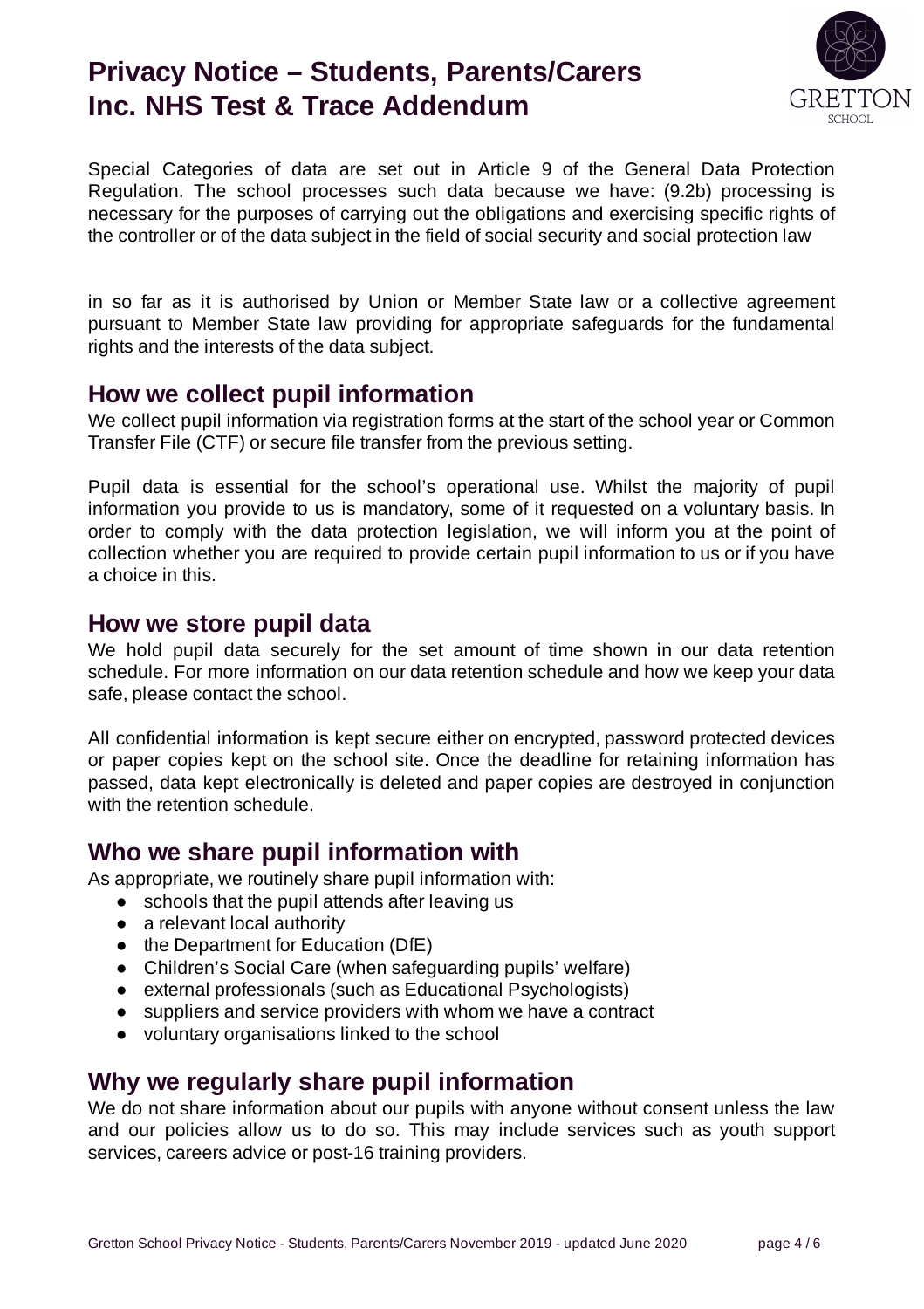

### **Department for Education**

The Department for Education (DfE) collects personal data from educational settings and local authorities via various statutory data collections. We are required to share information about our pupils with the Department for Education (DfE) either directly or via our local authority for the purpose of those data collections.

All data is transferred securely and held by DfE under a combination of software and hardware controls, which meet the current government security policy framework. For more information, please see the 'How Government uses your data' section below.

### **Requesting access to your personal data**

Under data protection legislation, parents and pupils have the right to request access to information about them that we hold. To make a request for your personal information, or be given access to your child's educational record, contact our DPO Ian Arkell of SchoolPro LTC Limited on gdpr@schoolpro.uk.

You also have the right to:

- object to processing of personal data that is likely to cause, or is causing, damage or distress
- prevent processing for the purpose of direct marketing
- object to decisions being taken by automated means
- in certain circumstances, have inaccurate personal data rectified, blocked, erased or destroyed; and
- a right to seek redress, either through the ICO, or through the courts

If you have a concern or complaint about the way we are collecting or using your personal data, you should raise your concern with us in the first instance or directly to the Information Commissioner's Office at <https://ico.org.uk/concerns/>

### **Contact**

If you would like to discuss anything in this privacy notice, please contact our DPO Ian Arkell of SchoolPro LTC Limited on gdpr@schoolpro.uk.

#### **How Government uses your data**

The pupil data that we lawfully share with the DfE through data collections:

- relates to school funding in respect of EHCPs
- informs 'short term' education policy monitoring and school accountability (for example, school GCSE results or Pupil Progress measures)
- supports 'longer term' research and monitoring of educational policy (for example how certain subject choices go on to affect education or earnings beyond school)